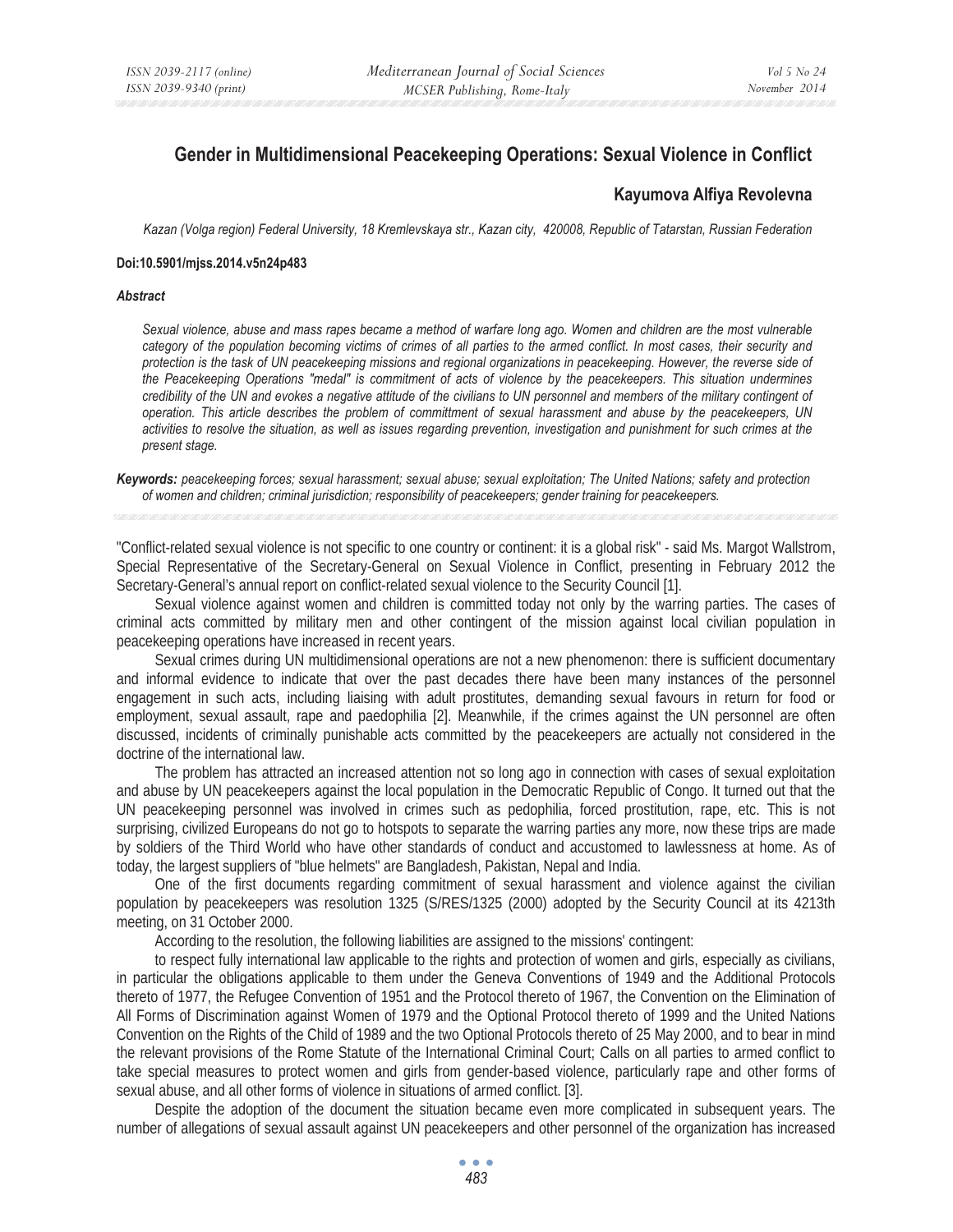more than twofold. This was reported by UN Secretary General Kofi Annan who called this situation "very serious."

British non-governmental charitable organization "Save the Children" published a report disclosing numerous cases of violence, including sexual abuse, against children by UN personnel in hotspots and disaster areas.

According to the report, more than half of the children said they were victims of sexual harassment, and each of them could recall ten or more cases with participation of the employees of the twenty-three peacekeeping and humanitarian organizations. Minimum age of the victims is 6. Many children were pressured to have sex by force or in exchange for food and money. The UN personnel in the report is also accused of verbal sexual abuse, child trafficking and forced prostitution.

The report (to which the organization "Save the Children" gave the name "Not one to turn to") is based on confidential interviews conducted by its employees with 129 girls and 121 boys aged between 10 and 17 years in Haiti, Sudan and Cote d'Ivoire, the world's poorest countries where the UN personnel is currently working. The study showed that 18% and 23%, respectively, were able to recall ten or more of incidents of sexual abuse by employees of peacekeeping missions. So, the boy aged 14 who worked in the UN camp in Cote d'Ivoire, said that the UN soldiers demanded to bring them girls to the barracks, insisting that they should be not older than 8 years. A 15-year-old respondent from Haiti spoke about employees of peacekeeping mission who suggested to her and her two girlfriends chocolate and about 3 dollars for oral sex. "I said no, but some of the girls did it and got the money", she added.

As for other UN agencies, the agency UNICEF which assists children registered two cases of sexual intercourse with minors. The World Food Program is currently investigating a scandal which was dubbed "sex in exchange for food". The UN High Commissioner for Refugees reported to Secretary General about 10 casesof this kind in his department. The United Nations Volunteers Programme (UNV) reported two sexual harassment allegations [4].

In pursuance of General Assembly resolution 57/306 of 15 April 2003 the United Nations Secretary-General on October 9, 2003 promulgated the Bulletin on Special measures for protection from sexual exploitation and sexual abuse addressed to all UN personnel [5].

The first section of the document states the following definitions:

The term "sexual exploitation" means any actual or attempted abuse of a position of vulnerability, differential power, or trust, for sexual purposes, including, but not limited to, profiting monetarily, socially or politically from the sexual exploitation of another.

The term "sexual abuse" means the actual or threatened physical intrusion of a sexual nature, whether by force or under unequal or coercive conditions.

In accordance with the Declaration on the Elimination of Violence against Women of the year 1993 (Article 1), the term "violence against women" means any act of gender-based violence that results in, or is likely to result in, physical, sexual or psychological harm or suffering to women, including threats of such acts, coercion or arbitrary deprivation of liberty, whether occurring in public or in private life [6].

 In accordance with the Bulletin Special measures for protection from sexual exploitation all UN structural units must comply with certain standards prohibiting specific actions treated as sexual exploitation and sexual abuse.

As we know, military members of the national contingent provided by the Government are subject to the Government's exclusive jurisdiction. In view of recent developments and taking into account the recommendations of the Special Committee on mandatory provisions of the UN SG Bulletin for members of national contingents, the UN General Assembly in its resolution 60/289 of 8 September 2006 recommended the Secretary-General to provide as soon as possible the Member States with the revised draft model memorandum of understanding between the United Nations and Member States contributing resources to the United Nations peacekeeping operations, which is contained in Chapter 9 of the Guidelines for contingent-owned equipment, dated December 22, 2005. The revised draft model memorandum contains a lot of new provisions, and today many states contributing resources to UN missions signed it and the memorandum entered into force for those States; in some countries it is currently under consideration.

The key reform of the memorandum is the inclusion of the standards of peacekeeping contingent conduct into article 2 - "Documents constituting the memorandum of understanding". According to new Article 7 bis, all members of the Government's national contingent shall be bound by the United Nations standards of conduct thhat are set out in the Bulletin UN SG 2003 as well as the Code of Personal Conduct for "Blue Helmets" and "We Are United Nations Peacekeepers". The Government shall promulgate the standards in a form or manner that makes them binding under their laws upon all members of its national contingent. This can be achieved in various ways: by incorporating of the relevant rule into the national legislation, or in the form of command orders or internal regulations. The main responsibility for disciplinary action lies with the commander of national contingent.

In the event that UN has reason to suspect that any member of national contingent has committed an act of misconduct, it shall inform the Government and can initiate an administrative investigation with assistance from the Office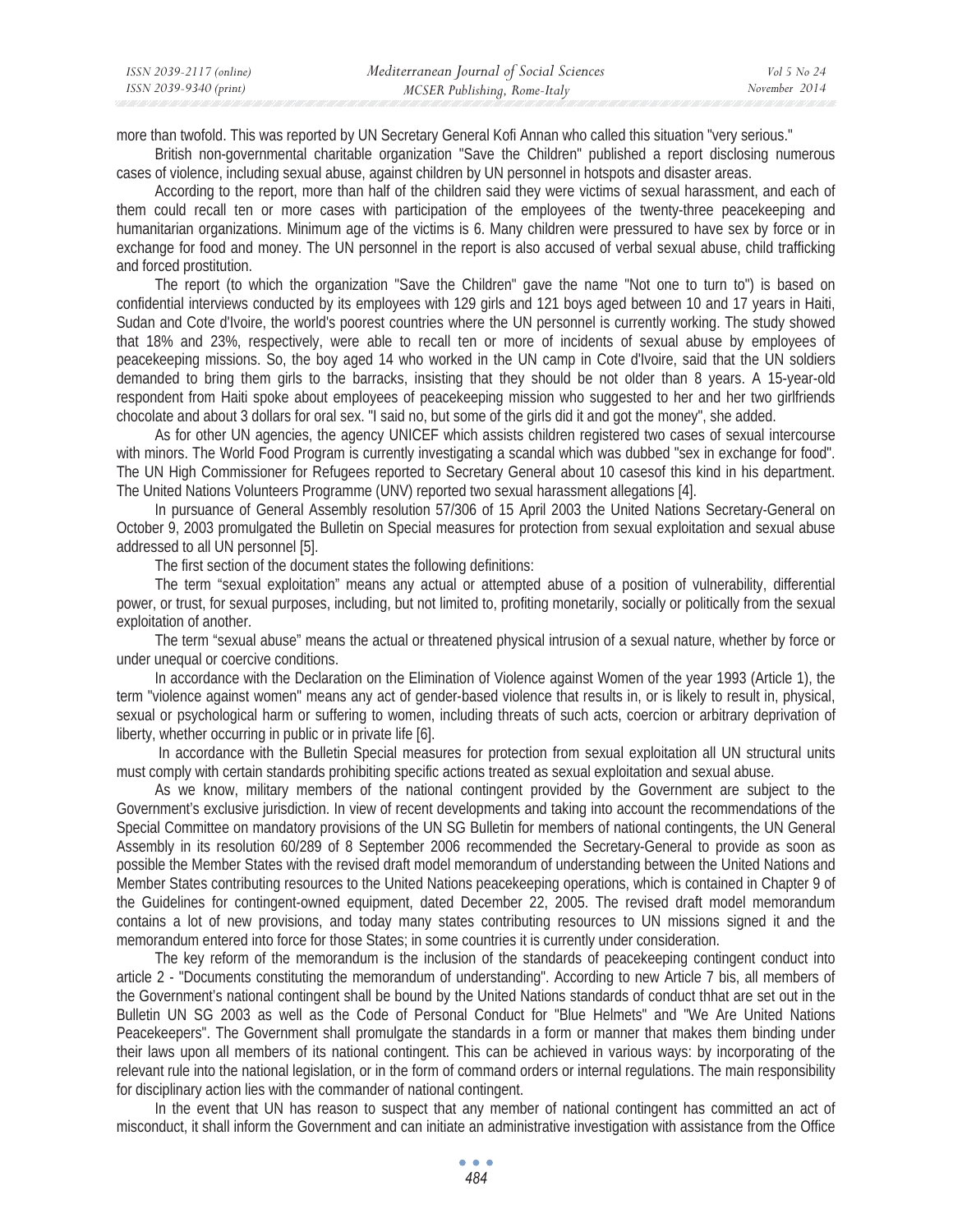of Internal Oversight Services, or a joint investigation with the troop-contributing country with the help of national experts of Legal Affairs. Similarly does the Government of the country that signed the memorandum: it shall immediately inform the United Nations on the suspected act of misconduct.

Signing the Memorandum of Understanding the Government of the troop-contributing country undertakes to exercise jurisdiction in respect of any crimes or offences that might be committed in violation of the UN standards of peacekeeping personnel conduct.

Following the adoption of the UN Security Council resolution authorizing the peacekeeping operation, a formal invitation is sent by the United Nations to the potential troop-contributing country in the form of a note verbale. Negotiations on the memorandum of understanding are then undertaken with the troop-contributing country, and a predeployment visit may be made by a representative of the Department of Peacekeeping Operations to provide a report to the troop-contributing country on the outcome of that visit. It is followed by negotiations, and it is often the case that the memorandum of understanding may not be signed for some months. The Special Committee concerns precisely such situations - when there is a gap in the legal regulation.

The UN Group of Legal Experts, created specially to handle the problem, presented its recommendations on December 18, 2006 [7]. The group started from the premise that each troop-contributing country must act in accordance with its own legal system to ensure compliance with the provisions of the Secretary General's Bulletin irrespective of whether it is done with the use of military or criminal justice. The Group report lists the ways to make provisions of the UNSG Bulletin legally binding upon the countries in the period prior to the conclusion of the memorandum. These are the following:

- a) including in the note verbale one of the appropriate statements;
- b) involvement of administrative resources of the UN force commander or the head of the UN mission, which may make orders binding upon military contingents;
- c) designation of intolerance for sexual exploitation in the Security Council's resolution authorizing the operation;
- d) implementation of relevant norms in national law.

Almost a quarter of complaints about the cases of sexual exploitation and abuse by peacekeeping operations contingent, which are registered by the UN Department for Peacekeeping Operations, is directed against the UN personnel. Currently, the prosecution of the UN staff (officials and experts on mission) is problematic because of their immunity under international law. The UN General Assembly also created a special Group on legal issues to develop recommendations ensuring that the UN staff and experts under any circumstances would not be exempted from criminal liability for criminal acts during the Peacekeeping Operations. The report submitted by the Group draws attention to a few basic questions.

The first question. *Grounds for bringing to criminal responsibility.* If the host State has functioning legal system, the crime should be investigated and prosecuted in accordance with the law of that State. In the opposite case, solution of the question may be affected by a number of factors:

- a) adoption of the Code of Conduct of he said persons which will treat the committed acts as crimes;
- b) determination of conduct as criminal in the state in which investigation is carried out;
- c) differences in criminal laws of the Member States;
- d) availability of immunity of this category of persons;
- e) presence of the alleged offender in the state where investigation is carried out.

The second question. *Ways of bringing to criminal responsibility.* In general, it must be said that the Group gave priority to the execution of jurisdiction of the host State, which may be achieved by:

- a) appropriate arrangements with the UN regarding a waiver of immunities of the persons who committed criminal acts;
- b) each mission investment with the executive power;
- c) hybrid tribunals creation (like the Special Court for Sierra Leone, the Extraordinary Chambers in the Courts of Cambodia).

In addition, the Group took into account that another state can execute criminal jurisdiction over the crimes basing on the active and passive personality principles. In this case, the Group recommends adopting international convention, the text of which has been specifically designed and annexed to the report.

The report also considered the issue of exercise of jurisdiction over the UN personnel by international judicial body - the International Criminal Court or a Tribunal especially established on the grounds of the Security Council Resolution (similar to tribunals for the former Yugoslavia or Rwanda). The Group made recommendations concerning procedures of possible investigations conducted in connection with the crimes committed by the UN personnel.

On March 7, 2008 the UN General Assembly adopted Comprehensive strategy on assistance and support to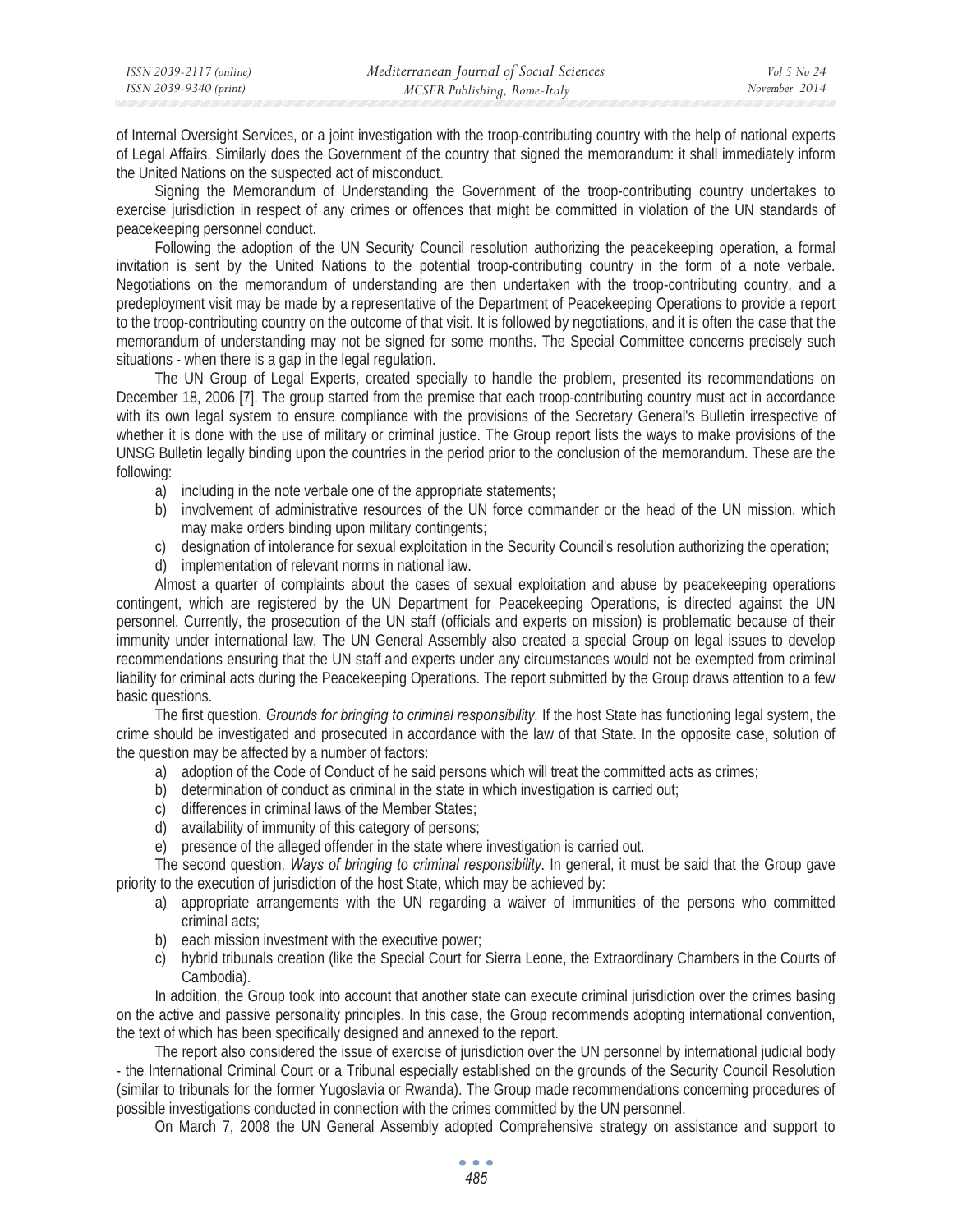| ISSN 2039-2117 (online) | Mediterranean Journal of Social Sciences | Vol 5 No 24   |
|-------------------------|------------------------------------------|---------------|
| ISSN 2039-9340 (print)  | MCSER Publishing, Rome-Italy             | November 2014 |

victims of sexual exploitation and abuse by the United Nations staff or related personnel, which contains recommendations to states on organization of such actions, including creation of special services and centers [8]. It is planned to create a United Nations focal point to coordinate and monitor implementation of the Strategy to ensure that the process of referring complainants, victims and children born as a result of sexual exploitation and abuse is simple, safe and respects the need for confidentiality, dignity and non-discrimination.

On June 19, 2008 at the 5916th meeting the UN Security Council adopted Resolution 1820 (2008), in which the Council:

- a) Requests the Secretary-General, in consultation with the Security Council, the Special Committee on Peacekeeping Operations and its Working Group and relevant States, as appropriate, to develop and implement appropriate training programs for all peacekeeping and humanitarian personnel deployed by the United Nations in the context of missions as mandated by the Council to help them better prevent, recognize and respond to sexual violence and other forms of violence against civilians;
- b) Requests the Secretary-General to continue and strengthen efforts to implement the policy of zero tolerance of sexual exploitation and abuse in United Nations peacekeeping operations; and urges troop and police contributing countries to take appropriate preventative action, including pre-deployment and in-theater awareness training, and other action to ensure full accountability in cases of such conduct involving their personnel;
- c) Encourages troop and police contributing countries, in consultation with the Secretary-General, to consider steps they could take to heighten awareness and the responsiveness of their personnel participating in UN peacekeeping operations to protect civilians, including women and children, and prevent sexual violence against women and girls in conflict and post-conflict situations, including wherever possible the deployment of a higher percentage of women peacekeepers or police;
- d) Requests the Secretary-General to develop effective guidelines and strategies to enhance the ability of relevant UN peacekeeping operations, consistent with their mandates, to protect civilians, including women and girls, from all forms of sexual violence and to systematically include in his written reports to the Council on conflict situations his observations concerning the protection of women and girls and recommendations in this regard;
- e) Requests the Secretary-General and relevant United Nations agencies, inter alia, through consultation with women and women-led organizations as appropriate, to develop effective mechanisms for providing protection from violence, including in particular sexual violence, to women and girls in and around UN managed refugee and internally displaced persons camps, as well as in all disarmament, demobilization, and reintegration processes, and in justice and security sector reform efforts assisted by the United Nations.

On September 16, 2009 the UN published a UN SG Report "Women, Peace and Security". It contains information regarding the UN system activities carried out in the context of gender in the UN multidimensional operations.

Despite the encouraging statistics, acts of misconduct by peacekeeping personnel, according to the victims, still occur. In response, the UN and Member States ensure that all credible allegations are investigated and appropriate action is taken when allegations are substantiated.

At the last 68th session the United Nations General Assembly adopted the Secretary-General's report "Special measures for protection from sexual exploitation and sexual abuse" [9] which, in addition to the reports of sexual harassment and abuse on the part of the UN system organizations, contains measures taken by the organization to resolve the problem. These are the following: prevention of misconduct, enforcement of the UN standards of conduct and the remedial actions.. In particular, before deployment the UN provides training and education for contingent missions on conduct and discipline. For example, the United Nations rules forbid sexual relations with prostitutes and with any persons under 18, and strongly discourage relations with beneficiaries of assistance (those that are receiving assistance food, housing, aid, etc... as a result of a conflict, natural disaster or other humanitarian crisis, or in a development setting).

Great importance is given to preventing impunity for the crimes committed. The UN investigates its own staff. When allegations of misconduct involving military and police personnel are substantiated, the UN may repatriate the individuals concerned and ban them from future peacekeeping operations. The disciplinary sanctions and any other judicial actions remain the responsibility of the national jurisdiction of the individual involved.

Besides, it is assistance to victims of sexual exploitation and abuse committed by the UN personnel.

United Nations Secretary-General Ban Ki-moon said: "The United Nations and I personally are profoundly committed to a zero-tolerance policy against sexual exploitation or abuse by our own personnel. This means zero complacency. When we receive credible allegations, we ensure that they are looked into fully. It means zero impunity"  $[10]$ .